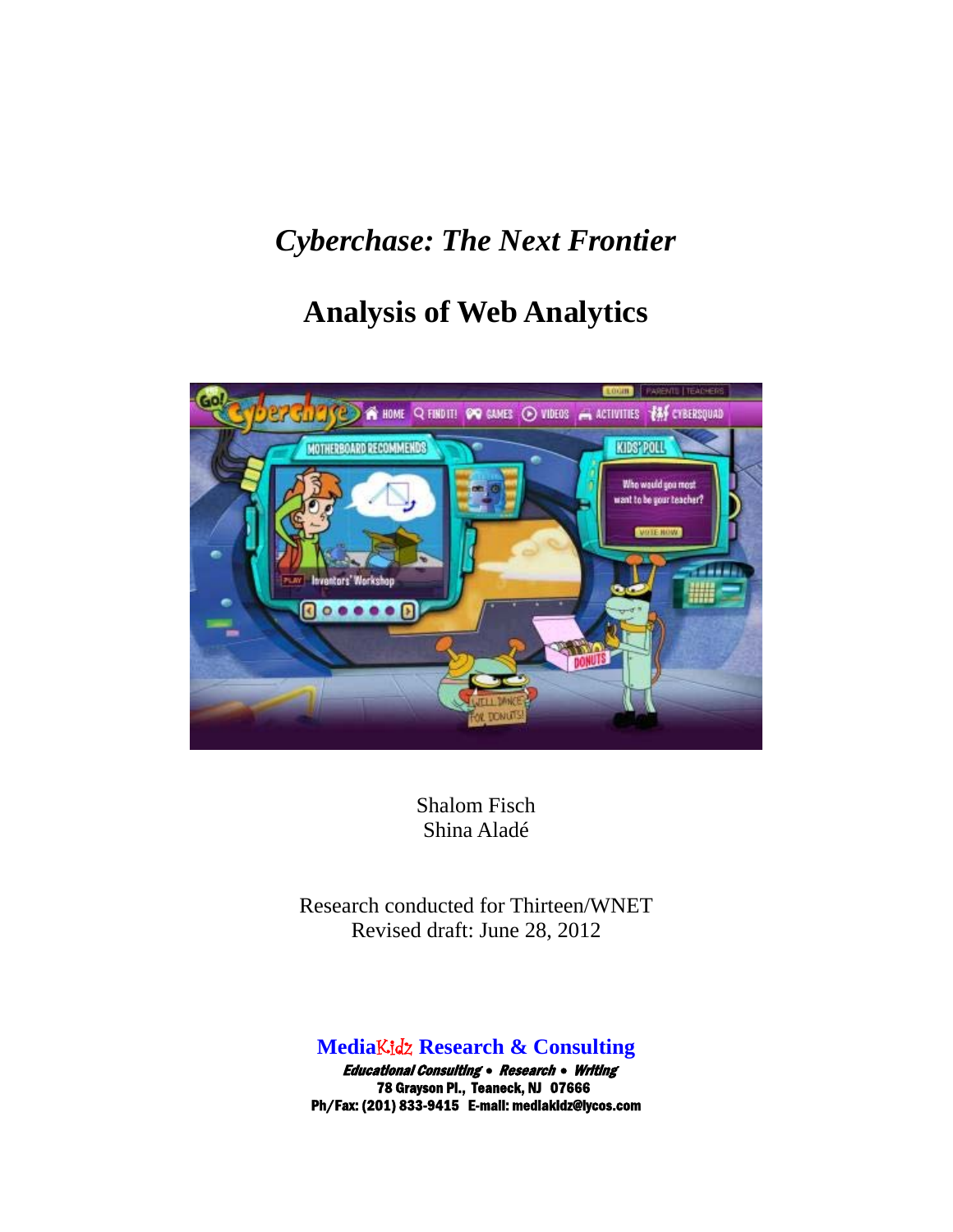#### **EXECUTIVE SUMMARY**

To evaluate the success of the *Next Frontier* redesign in increasing traffic to the *Cyberchase* Web site residing on PBSkids.org, as well as in facilitating searches for desired mathematics content and encouraging users to engage in multiple activities that deal with related math content, we analyzed Google Analytics data covering the first two months of the *Next Frontier*, from its launch on October 24, 2011 through December 24, 2011.

Results of the analysis included the following:

- In only two months, the redesigned *Cyberchase* Web site attracted more than four million visits, from more than 2.5 million unique visitors (i.e. not counting multiple visits by the same user). This represented more than twice as many visitors and nearly twice as many visits as in the previous two months of 2011.
- Increases were also found in the percentage of new users (i.e. users who had not visited previously during the two months studied) who visited the site. However, the average number of pageviews and time spent decreased after the launch of *The Next Frontier*, which can probably be attributed to its streamlined navigation (which requires fewer steps to reach a given page) and to users who entered the site through search engines or other external links and left soon after.
- Menus continued to be the most popular means of navigation within the site. However, Learning Pathways were used more than 75,000 times to navigate directly from one activity to another. In more than 60,000 of these instances, users chose to follow one activity with another that addressed related math content, thus reinforcing learning.
- The new Find-It page, which allows users to search by mathematical topic, was used nearly one half-million times, and by more than 300,000 unique users. Users most often searched for material related to fractions, although this may have been inflated somewhat by the position of the "fractions" button at the top of the Find-It menu.
- Thus, the present data suggest that *The Next Frontier* succeeded in achieving its goals of increasing traffic to the *Cyberchase* Web site, making it easier for users to find material addressing a given math topic, and reinforcing learning by encouraging users to engage in multiple activities regarding related math content. In-person research would be needed to document the impact of this engagement on children's learning, but past summative research has already shown that use of *Cyberchase* media contributes to significant increases in children's mathematical problem solving.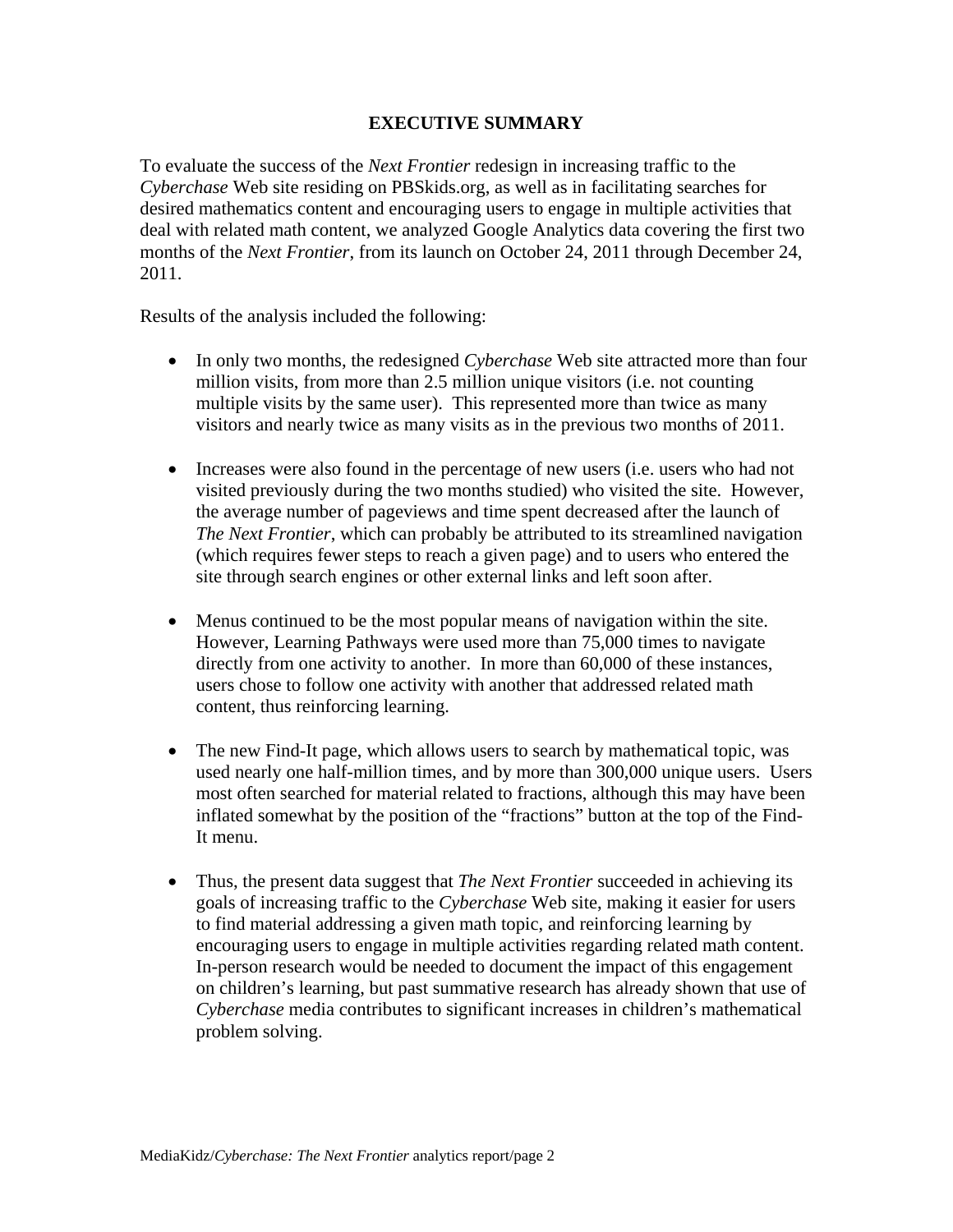### **INTRODUCTION**

*Cyberchase: The Next Frontier* is a redesign of the *Cyberchase* Web site that resides on PBSkids.org, designed to increase traffic to this informal mathematics education site and support learning by encouraging users to engage in multiple activities – spanning a variety of media (videos, online games, hands-on activities) – that involve related mathematics content. To that end, in addition to redesigns of the *Cyberchase* homepage and other areas of the site, prominent aspects of the *Next Frontier* redesign include:

- *Learning Pathways:* Each of the site's games, videos, and hands-on activities is now accompanied by a menu of three Learning Pathway options that allow a user to navigate directly to a related activity after they try the current one. Three Learning Pathway links appear on each page, under the heading of "More Cool Stuff." One Learning Pathway links to an activity that deals with similar mathematics content (thus reinforcing learning), one to an activity that features the same character, and the third is a "surprise me" option in which the user does not know what the next activity will be.
- *Find-It:* The Find-It page allows users to search for activities by math topic, thus facilitating access for users (either children or adults) who are looking for activities to support a particular content area.
- *Site maximization:* The site has been maximized to attract increased numbers of users through navigation external to the *Cyberchase* site, such as searching for "math games" in a search engine.

To gain insight into children's use of the *Cyberchase* Web site, and evaluate the success of the *Next Frontier* redesign in achieving its aims, we conducted an analysis of Web analytics reflecting use of the site. This report presents our findings.

#### **METHOD**

Data for the analysis were taken from Google Analytics, and covered the first two months of the *Next Frontier*, from its launch on October 24, 2011 through December 24, 2011. This represented data from a total of 4,031,359 visits by 2,510,711 unique users (i.e. 2.5 million users, not counting repeat visitors). For the sake of comparison, data were also examined for the previous two months (i.e. before the redesign) and the same two-month period in the previous year.

To investigate navigation among activities within the site, we analyzed data for the site's 100 most popular game, video, and hands-on activity pages. For the purposes of this part of the analysis, pages that did not contain activities (e.g., menu pages) were not included, so the 100 pages were actually drawn from the top 169 pages in the site.

As a means of gaining insight into user behavior, analyses of online data such as those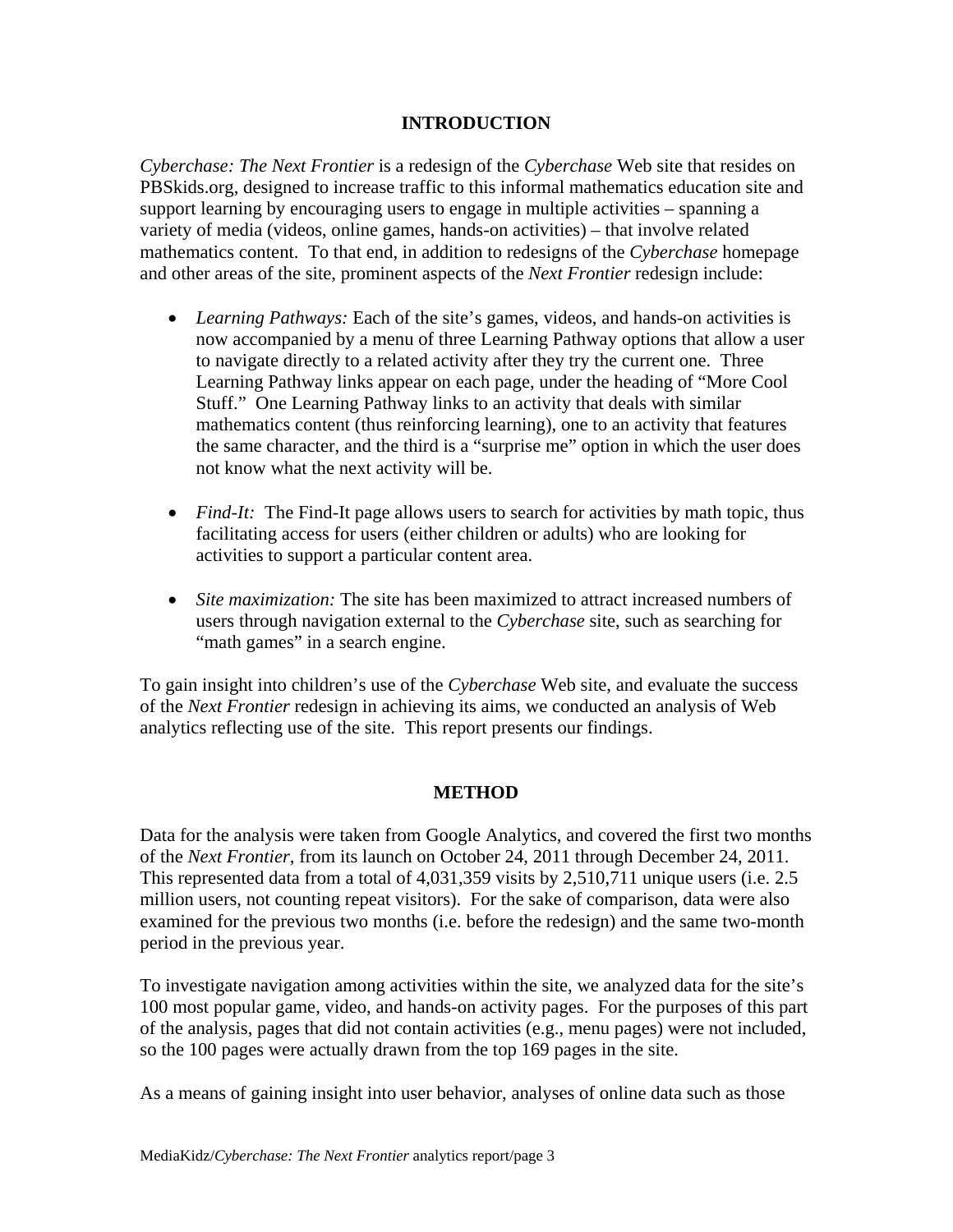provided by Google Analytics pose both advantages and limitations. In comparison to inperson observations of users' interaction with a Web site, Google Analytics provides naturalistic data that reflect all of the users of the site – something that otherwise would be difficult or impossible to obtain for a site with literally millions of users, such as *Cyberchase*. At the same time, though, the depth and variety of information provided by Google Analytics is fairly limited. Without additional, custom-built software, it is not possible to obtain demographic information, such as the age, gender, or ethnicity of users, nor is it possible to explore navigation by following the paths that individual users take through the site. In addition, it is not possible to interview users about their behavior to find out why they made particular choices.

Nevertheless, by analyzing patterns of data among users as a whole, we have been able to gain insight into various issues regarding use and navigation of the *Cyberchase* site, and to draw inferences about the success of the *Next Frontier* redesign, as we shall see.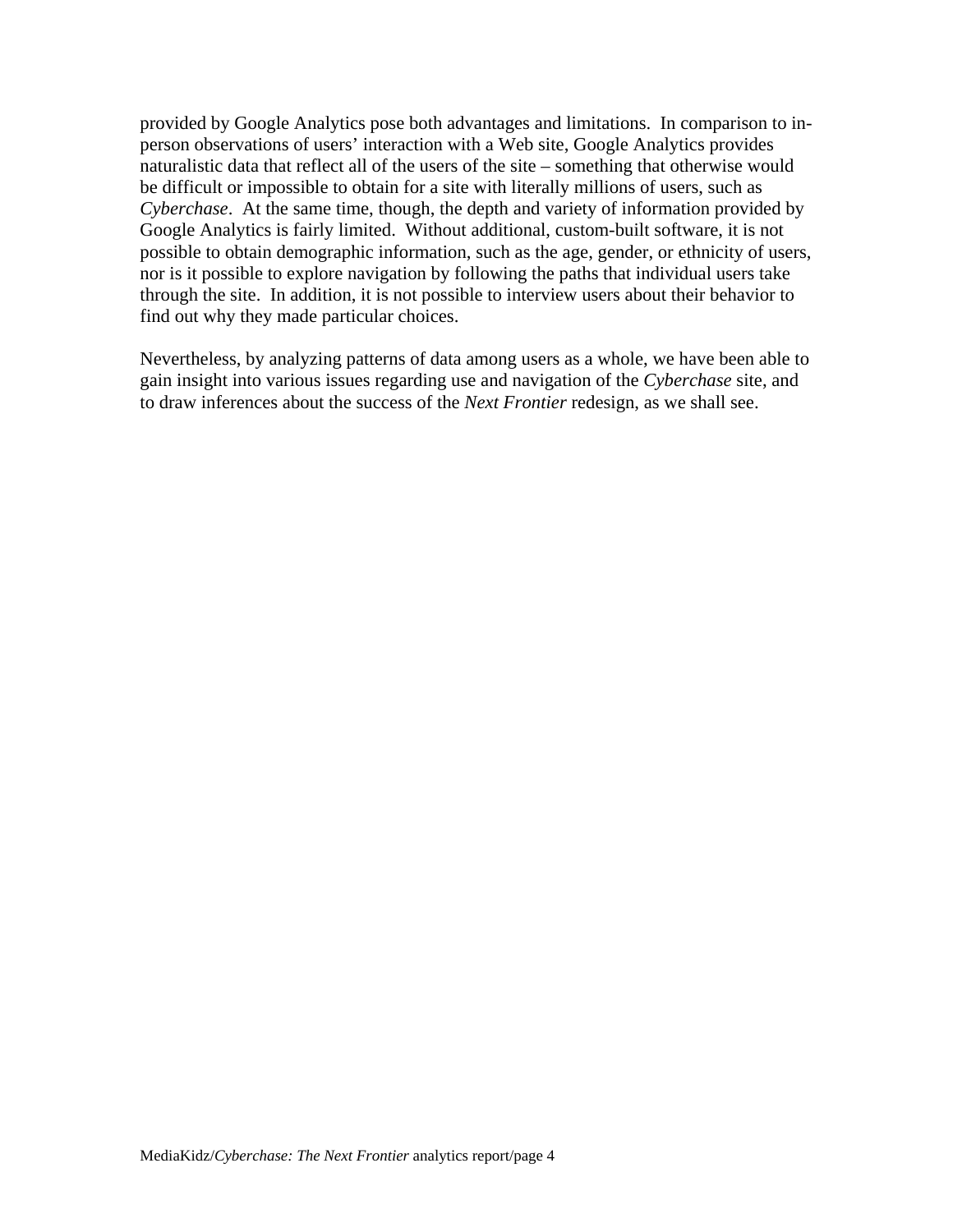## **RESULTS**

## **Overall Use**

In only two months, the redesigned *Cyberchase* Web site generated a huge amount of traffic -- more than four million visits, from more than 2.5 million unique visitors (i.e. not counting multiple visits by the same user).

To determine how these figures compare to the site's past performance, we compared usage statistics for the first two months of the *Next Frontier* (10/24/11-12/24/11) to two other two-month periods: the previous two months of the same year (8/23/11-10/23/11) and the same two-month period in the previous year (10/24/10-12/24/10). The data from the previous two months provided insight into the most recent site usage before the redesign, whereas the data from 2010 controlled for the possibility that use might vary across different times of the year (particularly since the period between 10/24-12/24 includes Thanksgiving and the beginning of Christmas vacation, when children might have more time available to visit the site).

|                          | <b>Next Frontier</b><br>10/24/11-12/24/11 | <b>Original site</b><br>8/23/11-10/23/11 | <b>Original site</b><br>10/24/10-12/24/10 |
|--------------------------|-------------------------------------------|------------------------------------------|-------------------------------------------|
| <b>Total visits</b>      | 4,031,359                                 | 2,557,343                                | 3,246,307                                 |
| <b>Unique visitors</b>   | 2,510,711                                 | 991,072                                  | 1,177,483                                 |
| <b>Pageviews</b>         | 14,004,923                                | 19,041,913                               | 27,295,443                                |
| Mean pages per visit     | 3.47                                      | 7.45                                     | 8.41                                      |
| <b>Mean time on site</b> | 00:03:45                                  | 00:06:06                                 | 00:06:58                                  |
| <b>Bounce rate</b>       | 43.49%                                    | 23.54%                                   | 22.02%                                    |
| % New visits             | 57.18%                                    | 31.02%                                   | 28.27%                                    |

The following table presents statistics regarding overall use for the three periods examined:

As this table shows, although the previous performance of the *Cyberchase* Web site was already strong, *The Next Frontier* succeeded in attracting far more visits and far more visitors than in the past. The redesigned site attracted more than twice as many visitors and nearly twice as many visits as in the previous two months of 2011. Compared to the same two-month period in 2010, *The Next Frontier* showed an approximately 25% increase in visits and drew in more than twice the number of visitors as it had in the previous year.

As might be expected, the increase in visits and visitors was attributable (at least in part) to new visitors' coming to the site. Following the launch of *The Next Frontier*, most users were visiting the site for the first time (i.e. this was their first visit during these two months, although some of them might have also visited the site before October 24). By contrast, the bulk of the use both in the previous two months and in the previous year came from users who had been to the site before; only 1/4 - 1/3 of the use of the previous version of the site reflected new users.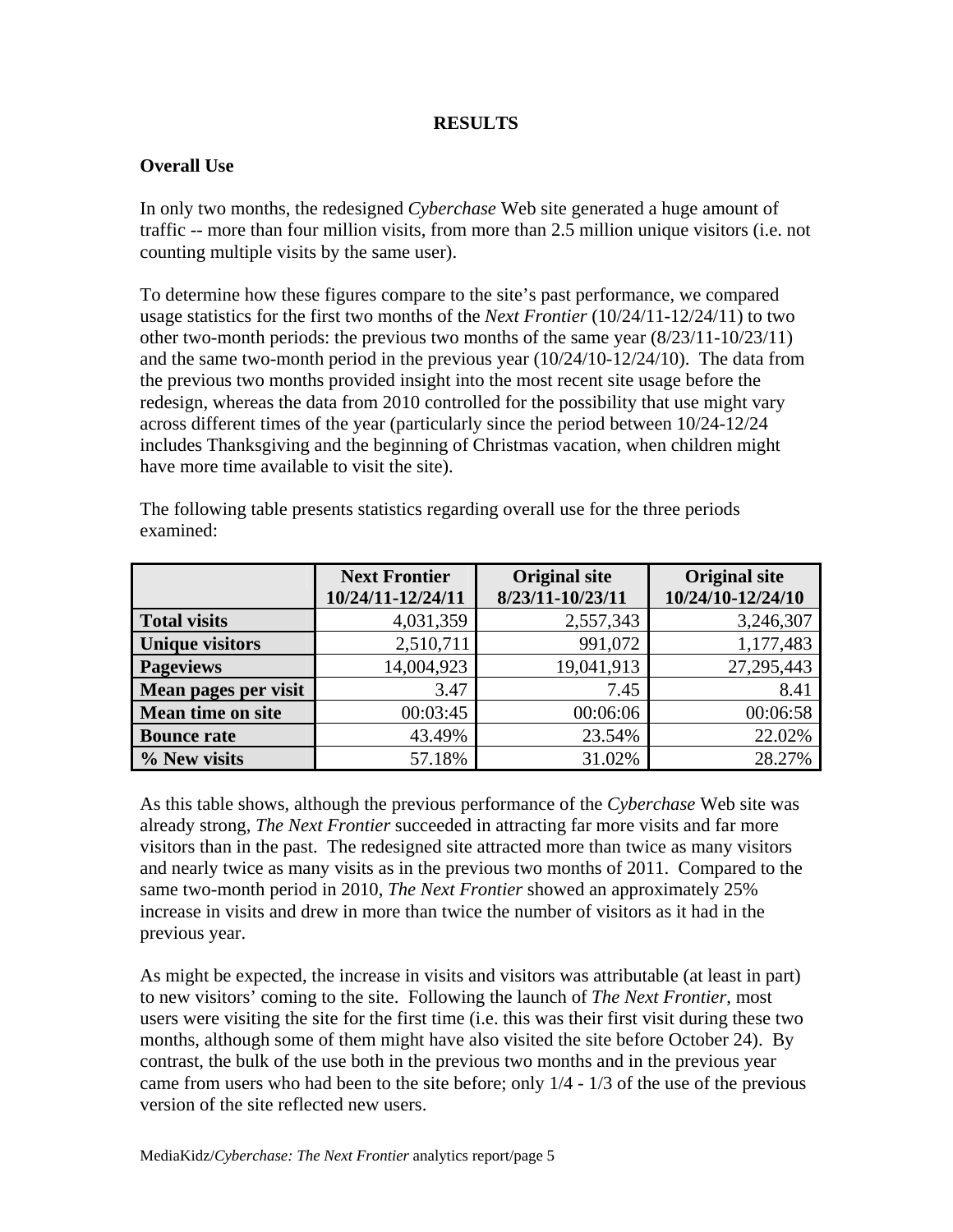In all likelihood, the increase in traffic, and especially in new visits, can be attributed to the site optimization that accompanied the *Next Frontier* redesign. Increasing the site's visibility to search engines probably drew in significant numbers of new users who may have been looking for things such as math games, in addition to those who specifically intended to visit the *Cyberchase* site itself.

Yet, despite the greater traffic for the *Next Frontier* and greater time spent, there were fewer pageviews after the relaunch (approximately 14 million) than in either the previous two months (about 19 million) or the previous year (27 million). Similarly, users spent a few minutes less on the site after the relaunch (an average of 3:45, versus approximately 6 or 7 minutes in the past). Part of this decline may be due to the new Learning Pathways, which allow a user to navigate directly from one activity to another. Before the redesign, users had to follow a longer path through menus, thus adding to the count of their pageviews, so the current, more streamlined navigation often allows users to travel through fewer pages (in less time) on their way to a given activity. Another significant factor is probably the site optimization, which makes it easier for users to follow a search engine's link straight to a particular *Cyberchase* activity, rather than having to visit the homepage and one or more menus first; again, this would reduce the number of pageviews along the way and take less time. In addition, as with any Web site, it is likely that some of the users who come to the site via search engines (without searching for *Cyberchase* in particular) discover that the site is not what they were looking for, and back out after viewing one page, thus bringing down the average number of pageviews and time spent.

Indeed, all of these explanations are supported by the following table, which shows that, following the relaunch, a far greater percentage of visits consisted of viewing only one page, and fewer visitors viewed 20 pages or more (as seen in the highlighted cells of the table):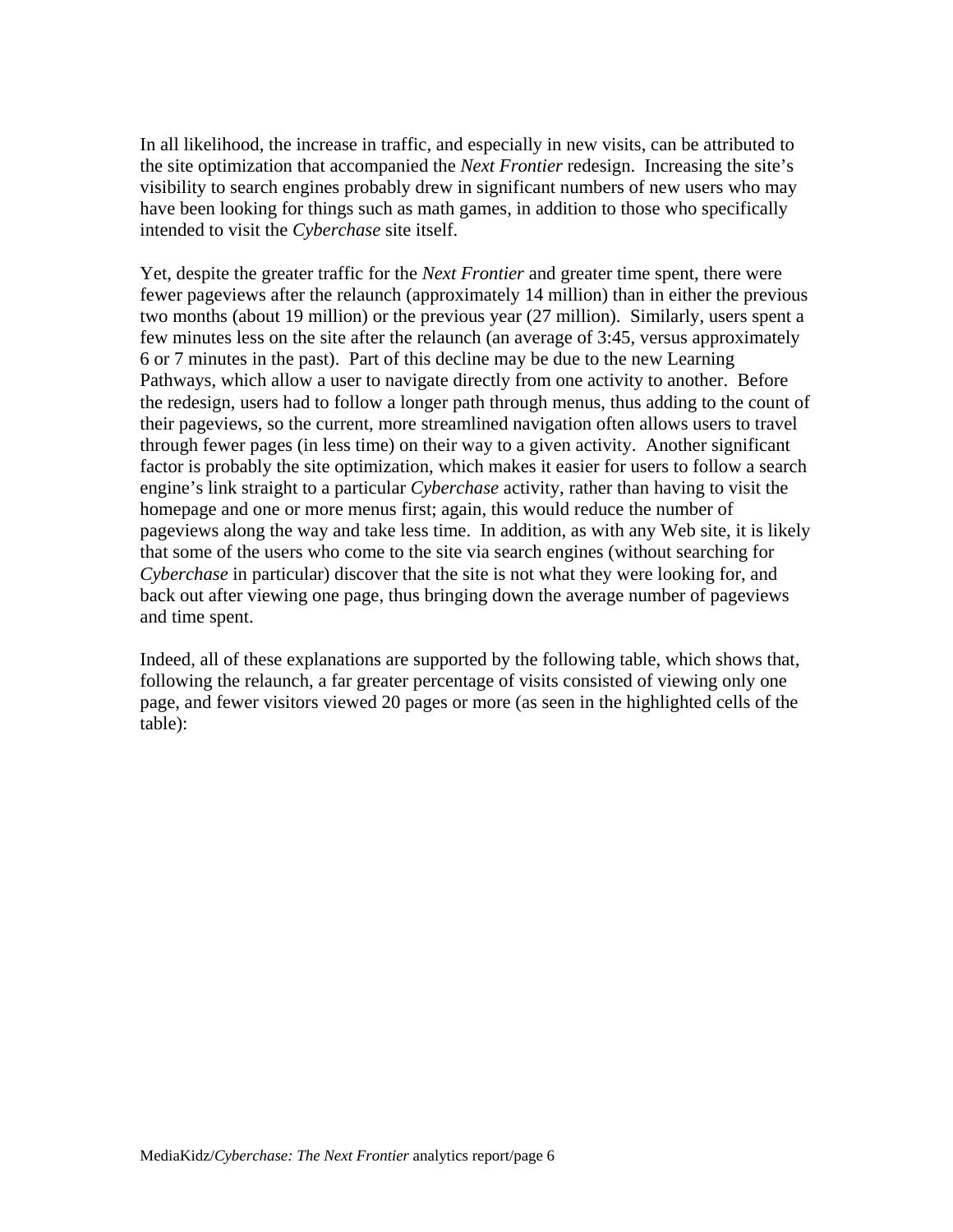| <b>Percentage of visits</b>      |                                                                                       |        |                                           |  |  |  |
|----------------------------------|---------------------------------------------------------------------------------------|--------|-------------------------------------------|--|--|--|
| <b>Number of</b><br>pages viewed | <b>Next Frontier</b><br><b>Original site</b><br>8/23/11-10/23/11<br>10/24/11-12/24/11 |        | <b>Original site</b><br>10/24/10-12/24/10 |  |  |  |
| 1                                | 43.50%                                                                                | 23.54% | 22.02%                                    |  |  |  |
| $\overline{2}$                   | 16.80%                                                                                | 13.45% | 11.30%                                    |  |  |  |
| $\overline{\mathbf{3}}$          | 11.40%                                                                                | 11.78% | 10.09%                                    |  |  |  |
| $\overline{\mathbf{4}}$          | 6.39%                                                                                 | 8.40%  | 9.12%                                     |  |  |  |
| 5                                | 5.10%                                                                                 | 6.60%  | 6.68%                                     |  |  |  |
| 6                                | 3.26%                                                                                 | 4.89%  | 5.10%                                     |  |  |  |
| 7                                | 2.71%                                                                                 | 3.97%  | 4.22%                                     |  |  |  |
| 8                                | 1.90%                                                                                 | 3.18%  | 3.44%                                     |  |  |  |
| 9                                | 1.63%                                                                                 | 2.70%  | 2.91%                                     |  |  |  |
| 10                               | 1.18%                                                                                 | 2.22%  | 2.45%                                     |  |  |  |
| 11                               | 1.02%                                                                                 | 1.90%  | 2.10%                                     |  |  |  |
| 12                               | 0.78%                                                                                 | 1.64%  | 1.82%                                     |  |  |  |
| 13                               | 0.67%                                                                                 | 1.41%  | 1.58%                                     |  |  |  |
| 14                               | 0.53%                                                                                 | 1.21%  | 1.39%                                     |  |  |  |
| 15                               | 0.46%                                                                                 | 1.08%  | 1.24%                                     |  |  |  |
| 16                               | 0.37%                                                                                 | 0.96%  | 1.10%                                     |  |  |  |
| 17                               | 0.32%                                                                                 | 0.85%  | 0.99%                                     |  |  |  |
| 18                               | 0.26%                                                                                 | 0.76%  | 0.87%                                     |  |  |  |
| 19                               | 0.23%                                                                                 | 0.68%  | 0.80%                                     |  |  |  |
| $20+$                            | 1.47%                                                                                 | 8.80%  | 10.76%                                    |  |  |  |

Similarly, the following table shows that, following the redesign, the percentage of visits lasting 10 seconds or less nearly doubled (see the highlighted row of the table). The fact that these visits lasted less than 10 seconds suggests that they reflect users who were not actually planning to visit the *Cyberchase* site and exited immediately. These "inadvertent users" appeared to be responsible for reducing the average length of visits to the site. Indeed, if visits under 30 seconds are eliminated from the analysis (i.e. to focus on genuine users of the site), the time spent by visitors to the *Cyberchase* site after the *Next Frontier* relaunch was actually fairly similar to the time spent before the relaunch.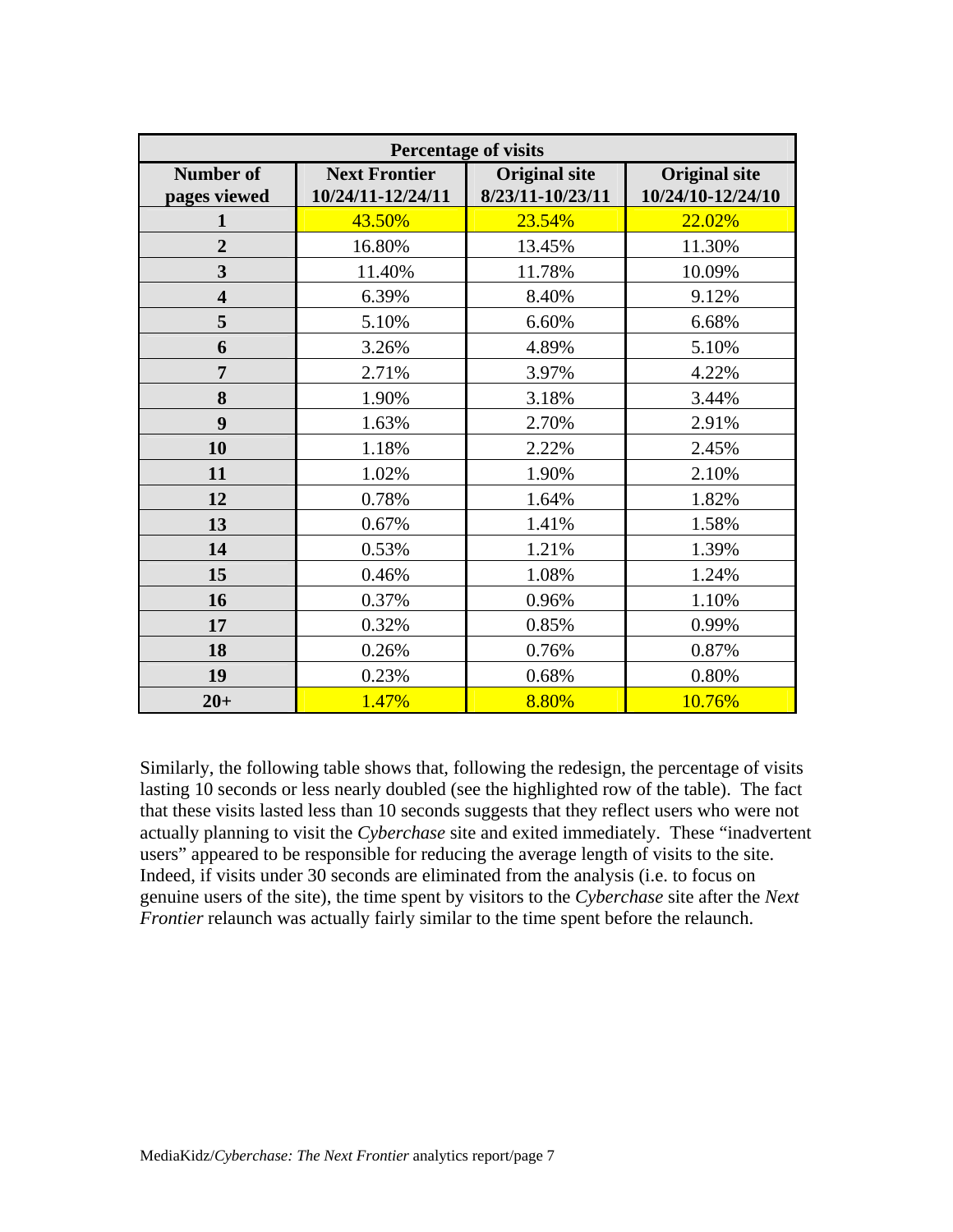| <b>Time spent</b><br>(minutes: seconds) | 10/24/11-12/24/11 | 8/23/11-10/23/11 | 10/24/10-12/24/10 |
|-----------------------------------------|-------------------|------------------|-------------------|
| $00:00 - 00:10$                         | 49.55%            | 29.99%           | 27.47%            |
| $00:11-00:30$                           | 10.03%            | 11.09%           | 9.74%             |
| 00:31-01:00                             | 8.25%             | 9.11%            | 8.48%             |
| 01:01-03:00                             | 11.05%            | 14.63%           | 14.54%            |
| 03:01-10:00                             | 10.54%            | 16.65%           | 18.19%            |
| 10:01-30:00                             | 7.92%             | 13.85%           | 16.04%            |
| More than 30:00                         | 2.66%             | 4.67%            | 5.55%             |

To summarize, it appears that the *Next Frontier* redesign and site optimization succeeded in driving more traffic to the site and in streamlining navigation within the site. This success resulted in sizable gains in the numbers of visits and vistors to the *Cyberchase*  Web site (including new visits), but these gains came at the cost of a reduction in the number of pageviews and average time spent on the site.

#### **Navigation: Learning Pathways**

Unfortunately, in the absence of additional, custom-built software, Google Analytics cannot trace the path that individual users take through the site, so it is not possible to extract the number of games and activities that a user did over the course of a visit. Thus, we cannot determine conclusively whether the introduction of the Learning Pathways increased the number of related activities in which users engaged while visiting the site. (Indeed, the closest approximation that Google Analytics provides is a count of the mean number of pageviews per visit. However, this statistic would not be appropriate as a means to compare the number of activities used before versus after the redesign. As noted in the Overall Use section above, the *Next Frontier*'s streamlined navigation allows users to move from activity to activity while accessing fewer menus along the way. Thus, any comparison of pageviews before and after the redesign would likely be affected at least as much by the change in navigation as it would by the number of activities used.)

Nevertheless, although it is not possible to report the total number of activities used per session, we were able to obtain some information on navigation via Learning Pathways. Google Analytics permits tracking of one-step navigation from one page to another, by showing the sources of traffic for any particular page. For example, the following screenshot shows the entrances (i.e. where users came from) and exits (i.e. where they went afterward) for the Mission Motherboard quest game: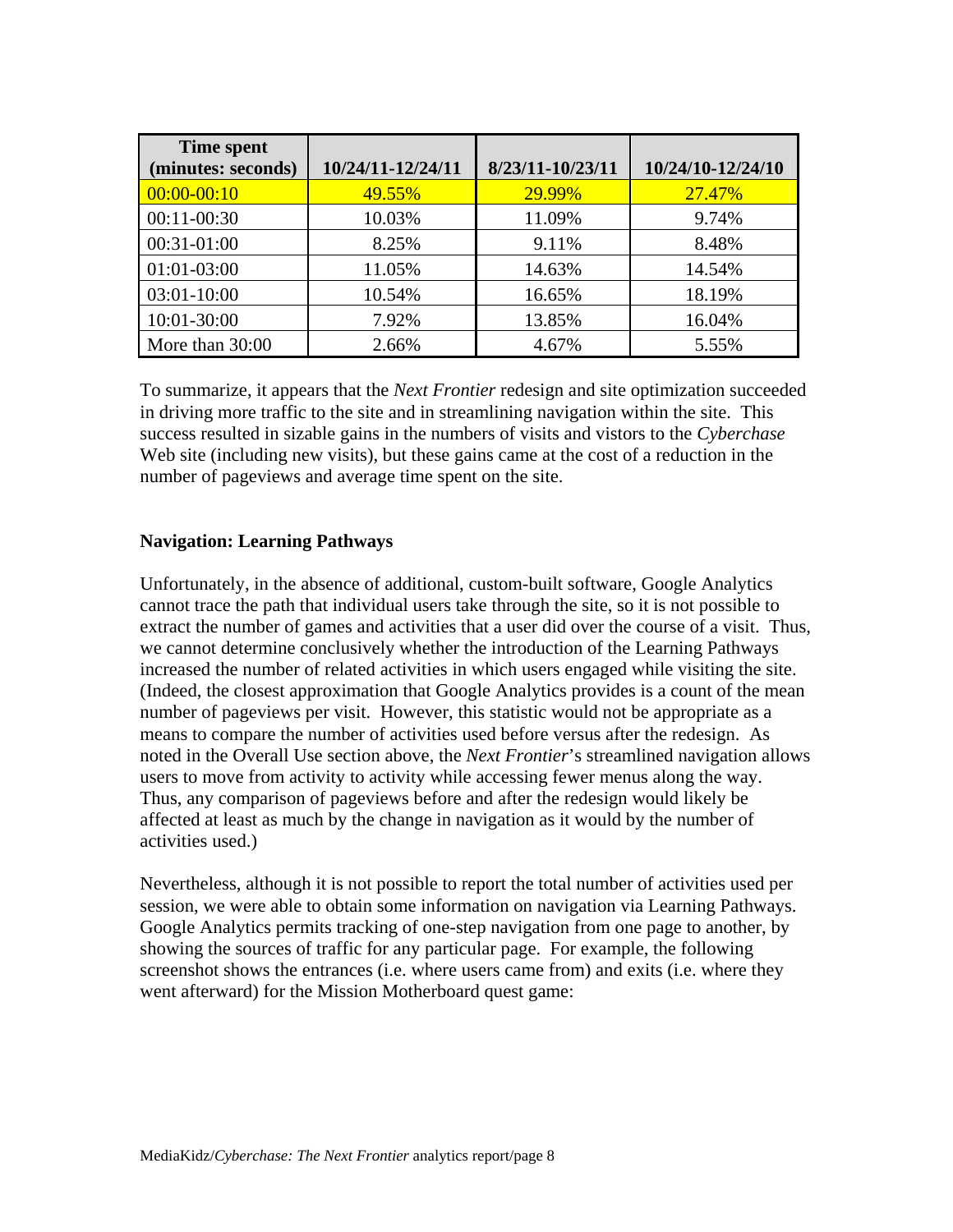|                                                              |   | Entrances Oct 24, 2011 - Dec 24, 2011: 4.09%       |             |                                                     |   | Exits Oct 24, 2011 - Dec 24, 2011: 49.90%      |             |
|--------------------------------------------------------------|---|----------------------------------------------------|-------------|-----------------------------------------------------|---|------------------------------------------------|-------------|
|                                                              |   | Previous Pages Oct 24, 2011 - Dec 24, 2011: 95.91% |             |                                                     |   | Next Pages Oct 24, 2011 - Dec 24, 2011: 50.10% |             |
| Previous Page Path                                           |   | Pageviews                                          | % Pageviews | <b>Next Page Path</b>                               |   | Pageviews                                      | % Pageviews |
| /cyberchase/math-<br>games/index.html                        | ⊕ | 216.701                                            | 86.55%      | /cyberchase/math-<br>games/index.html               | ⊕ | 84.131                                         | 69.74%      |
| /cyberchase<br>/index.html                                   | 凸 | 10,370                                             | 4.14%       | /cyberchase<br>/index.html                          | ⊕ | 13,614                                         | 11.29%      |
| (entrance)                                                   |   | 10,232                                             | 4.09%       | /cyberchase/find-<br>it/index.html                  | 凸 | 2,094                                          | 1.74%       |
| /cyberchase/find-<br>it/money/index.html                     | 凸 | 2.862                                              | 1.14%       | /cyberchase/videos<br>/index.html                   | ⊕ | 1,739                                          | 1.44%       |
| /cyberchase<br>/math-games                                   | 凸 | 2,073                                              | 0.83%       | /cyberchase                                         | 凸 | 1,645                                          | 1.36%       |
| /cyberchase/find-                                            | 凸 | 1,874                                              | 0.75%       | /cybersquad<br>/index.html                          |   |                                                |             |
| it/money/games<br>/index.html                                |   |                                                    |             | /cyberchase/math-                                   | 凸 | 631                                            | 0.52%       |
| /cyberchase/math-<br>games/guest-<br>3-ecohaven-             | 國 | 509                                                | 0.20%       | games/quest-<br>3-ecohaven-<br>emergency/index.html |   |                                                |             |
| emergency/index.html                                         |   |                                                    |             | /cyberchase/activities (<br>/index.html             |   | 561                                            | 0.47%       |
| /cyberchase/find-<br>it/problem-solving<br>/games/index.html | 邑 | 502                                                | 0.20%       | /cyberchase/math-<br>games/railroad-repair          | 凸 | 553                                            | 0.46%       |

We analyzed traffic for a sample of the 100 most popular activity pages in the *Cyberchase* site (i.e. pages that presented games, videos, or hands-on activities -- not including the homepage, menu pages, the Find-It page, etc.). Specifically, we focused on entrances to each page, since that typically meant the page was not the first one visited and thus allowed some insight into navigation. By examining the sources of traffic to each page, we could tell how many times the page was accessed via menus within the site, how many times it was accessed via each of the Learning Pathways (by seeing how often the source was another activity page that was linked through one of the Learning Pathways), and how often it was the first page the user visited (e.g., if a user typed the page's URL directly into his or her browser, or accessed a particular video or game through an external search engine).

In all, during the first two months after the redesign, Learning Pathways were used 75,877 times to access these 100 pages. The following table breaks out the data by type of page (games, videos, hands-on activities) and source of navigation (menus, Find-It, each type of Learning Pathway, miscellaneous, or first page visited):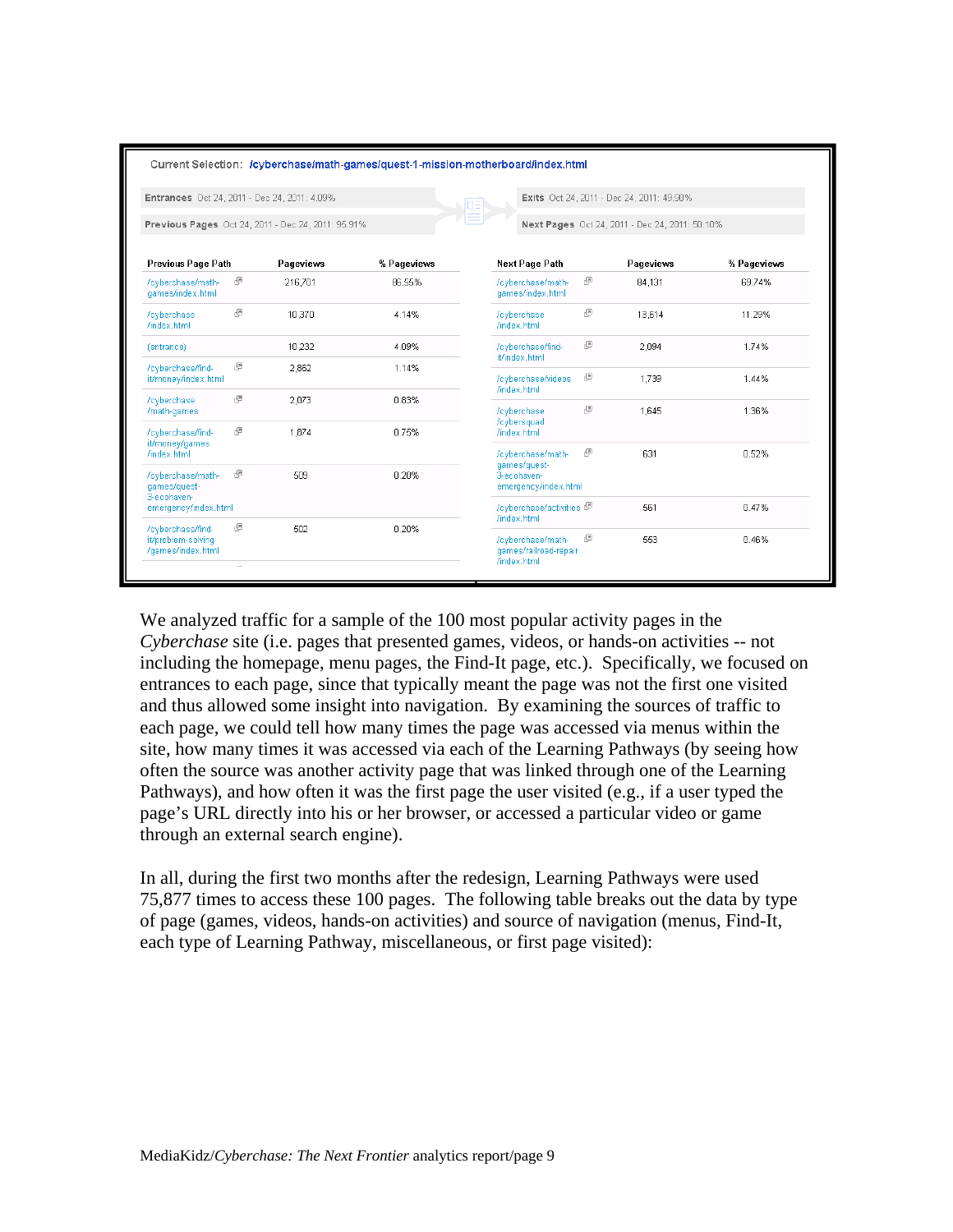|                           | Games ( $N = 46$ ) |                | Videos $(N = 45)$ |                | Hands-on $(N=9)$ |                |
|---------------------------|--------------------|----------------|-------------------|----------------|------------------|----------------|
| <b>PAGE ACCESSED VIA:</b> | <b>Pageviews</b>   | <b>Percent</b> | <b>Pageviews</b>  | <b>Percent</b> | <b>Pageviews</b> | <b>Percent</b> |
| <b>First page visited</b> | 675,060            | 20%            | 265,884           | 62%            | 6,492            | 9%             |
| <b>Menus</b>              | 2,532,058          | 75%            | 128,590           | 30%            | 59,960           | 80%            |
| <b>Find-It</b>            | 88,956             | 3%             | 19,651            | 5%             | 6,166            | 8%             |
| LP math                   | 50,735             | 2%             | 10,530            | 2%             | 1,630            | 2%             |
| LP character              | 6,947              | 0%             | 2,613             | 1%             | 344              | 0%             |
| <b>LP</b> surprise me     | 2,991              | 0%             | 79                | 0%             | 8                | 0%             |
| <b>Misc</b>               | 2,384              | 0%             | 2                 | 0%             | 0                | 0%             |
| <b>TOTAL</b>              | 3,359,131          | 100%           | 427,349           | 100%           | 74,600           | 99%            |

Several trends are revealed in this table:

- Interestingly, different kinds of pages (games, videos, hands-on activities) tended to be reached in different ways. As might be expected, menus were the most common means to reach games and hands-on activities, but videos were most often accessed directly from outside the site (e.g., through search engines or other means).
- Within the site, menus continued to be most popular option for navigation, followed by the Find-It page and Learning Pathways.
- It is, perhaps, surprising  $-$  but gratifying  $-$  that, of the three kinds of Learning Pathways (math, character, and "surprise me"), users most often chose to navigate by math. In all, users used the math Learning Pathways 62,895 times for navigation, which is approximately six times as often as character (9,904) and 20 times as often as "surprise me" (3,078). On literally tens of thousands of occasions, users followed one activity with another that dealt with similar math content, thus reinforcing the educational experience.
- It is also noteworthy that both the math and character Learning Pathways were used far more frequently than "surprise me." We cannot be certain why this was the case, but one possibility might be that children prefer to choose activities consciously, rather than (seemingly) at random.

As noted above, although the Learning Pathways received substantial use, menus were the most popular navigation option within the site (i.e. not counting users who came to a particular activity directly from outside the site). However, the word "menus" actually includes several different type of navigation via menus – navigation via either the homepage, the menu for that type of activity (e.g., using the games menu to find a game), or traffic coming from a different menu within the site. The following table breaks out menu navigation by these different types of menus: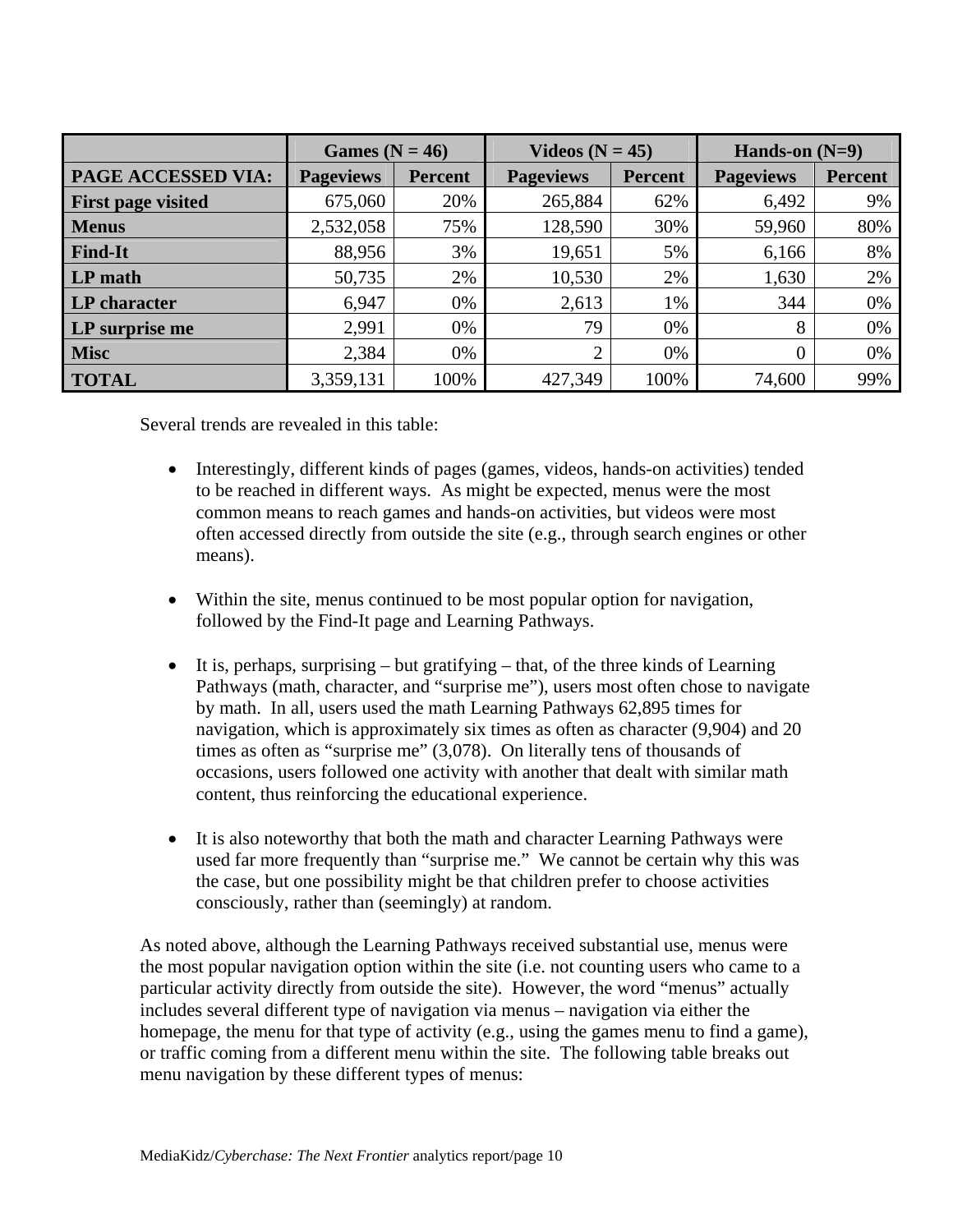| <b>Menu Breakout</b>     |                                    |     |                  |                |                  |                |  |
|--------------------------|------------------------------------|-----|------------------|----------------|------------------|----------------|--|
| <b>Type of menu</b>      | <b>Games</b>                       |     | <b>Videos</b>    |                | <b>Hands-on</b>  |                |  |
|                          | <b>Pageviews</b><br><b>Percent</b> |     | <b>Pageviews</b> | <b>Percent</b> | <b>Pageviews</b> | <b>Percent</b> |  |
| Homepage (callout +      |                                    |     |                  |                |                  |                |  |
| back button)             | 163,565                            | 6%  | 125,456          | 97%            | 40,183           | 67%            |  |
| Own menu                 | 2,536,033                          | 94% | 578              | 0%             | 18,909           | 32%            |  |
| <b>Other menus (back</b> |                                    |     |                  |                |                  |                |  |
| button)                  | 492                                | 0%  | 3,559            | 3%             | 848              | 1%             |  |

Breaking out the different types of menus reveals several additional trends:

- Like navigation as a whole, patterns of menu navigation differ between games, videos, and hands-on activities. Almost all of the traffic to games came from the games menu. By contrast, traffic to videos and hands-on activities stemmed far more often from callouts that promoted a specific video or hands-on activity on the homepage. (Note that this table does not include instances in which users accessed a specific activity directly from a link outside the *Cyberchase* site. As noted earlier, such sources were the primary source of traffic for videos.)
- However, we must exercise a bit of caution in drawing conclusions about menu navigation, because there are actually two ways in which users could reach a particular activity from a menu. One obvious method is by navigating forward - that is, users could go to the game menu and then select a game that they want to play (e.g., Railroad Repair). Conversely, a user could navigate backward instead – for example, by playing Railroad Repair, then clicking the "games" button to access the games menu, and for whatever reason (e.g., wanting to play Railroad Repair again, or deciding against playing any more games) clicking the back button on their browsers to back out of the menu and return to Railroad Repair. The forward and backward paths would both register in Google Analytics as navigating from the games menu to Railroad Repair.

In fact, we know that at least some of the navigation via menus actually consists of users backing out of a menu and returning to their prior activity. As the last row of the above table indicates, a small percentage of traffic consisted of users' reaching an activity from an unrelated menu (e.g., coming to a game from the video menu). Since there is no way to jump directly from the video menu to a specific game in a forward direction, these users must have been backing out of the video menu to return to the game that they had played immediately beforehand. That is, they played a game, clicked on the "videos" button at the top of the page, and then backed out of the video menu to return to the game. Unfortunately, there is no way to know how much of the traffic in the top two rows of the table actually represents backward navigation. In light of the relatively small percentages in the last row of the table, however, it is likely that backward navigation contributes slightly to the figures in the top two rows, but it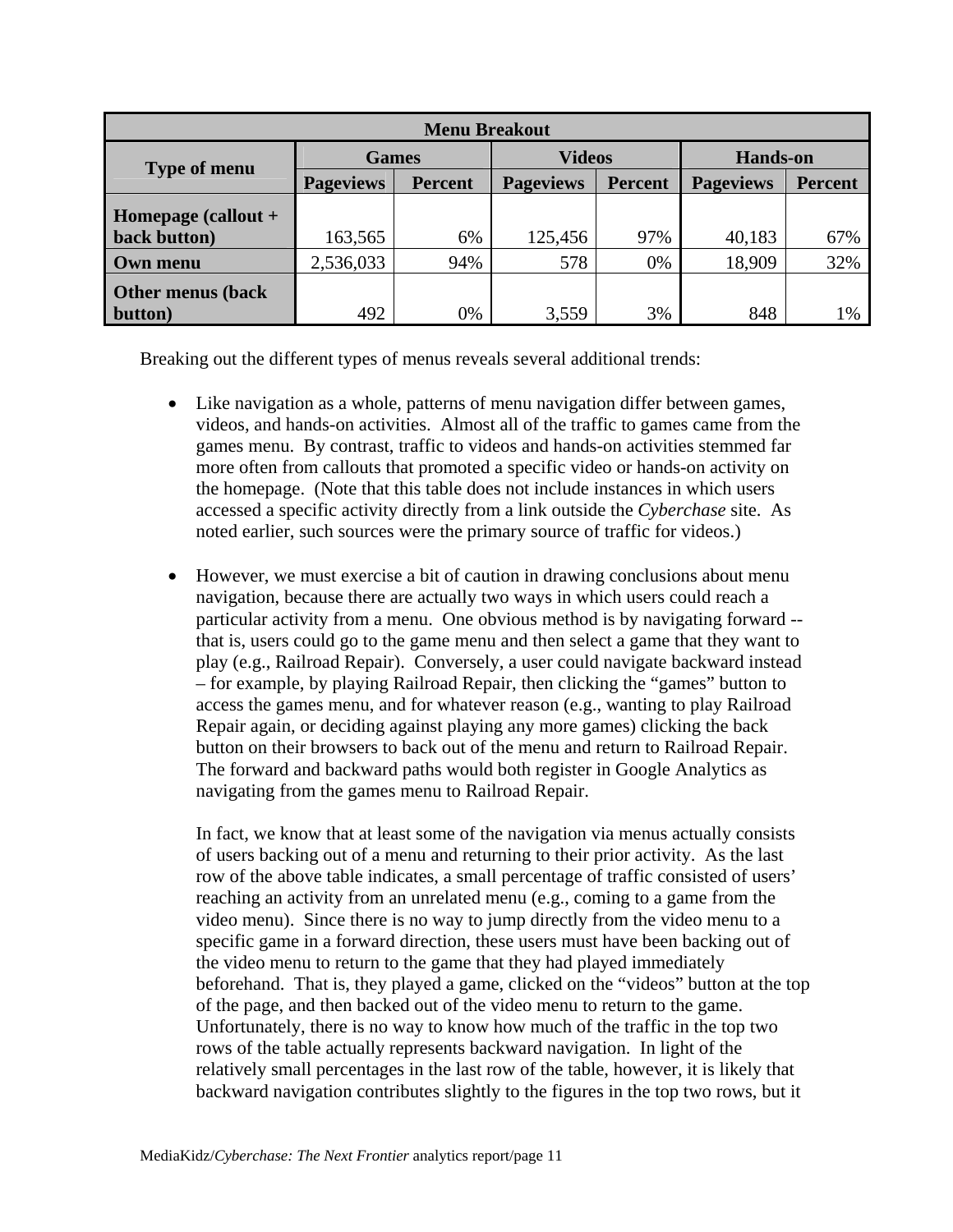probably is not a hugely significant factor.

### **Find-It**

The Find-It page was created to facilitate searching for games, videos, and activities regarding a given mathematical topic, such as fractions or measurement. During the first two months after its launch, the Find-It page received a great deal of use, with nearly one half-million pageviews (466,586) by 337,948 unique visitors. (Note that comparisons to navigation before the launch of *The Next Frontier* are not possible because the Find-It page did not exist before the redesign.)

The following table shows the number of users who clicked on each of the buttons on the Find-It page, organized according the layout of the buttons on the page:

| <b>Find-It Button</b>  | <b>Number of</b><br><b>Users</b> | Number of<br><b>Find-It Button</b><br><b>Users</b> |        |  |
|------------------------|----------------------------------|----------------------------------------------------|--------|--|
| <b>Fractions</b>       | 89,957                           | <b>Geometry</b>                                    | 31,008 |  |
| <b>Holidays</b>        | 57,846                           | Math & Sports                                      | 31,310 |  |
| Math & Weather         | 28,601                           | <b>Measurement</b>                                 | 24,573 |  |
| <b>Money</b>           | 42,355                           | Pre-algebra                                        | 19,412 |  |
| <b>Problem Solving</b> | 18,974                           | <b>Science/Engineering</b>                         | 12,777 |  |
| <b>Using Data</b>      | 14,782                           | <b>Using Numbers</b>                               | 15,637 |  |

As this table shows, use of the individual buttons/math topics seemed to depend (at least to some degree) on the order of buttons of the page. In most cases, users were more likely to click the buttons that were located near the top of the page, and to click buttons in the left column more than the right. The most notable exception was the Money button, perhaps because of the attractiveness of money as a topic.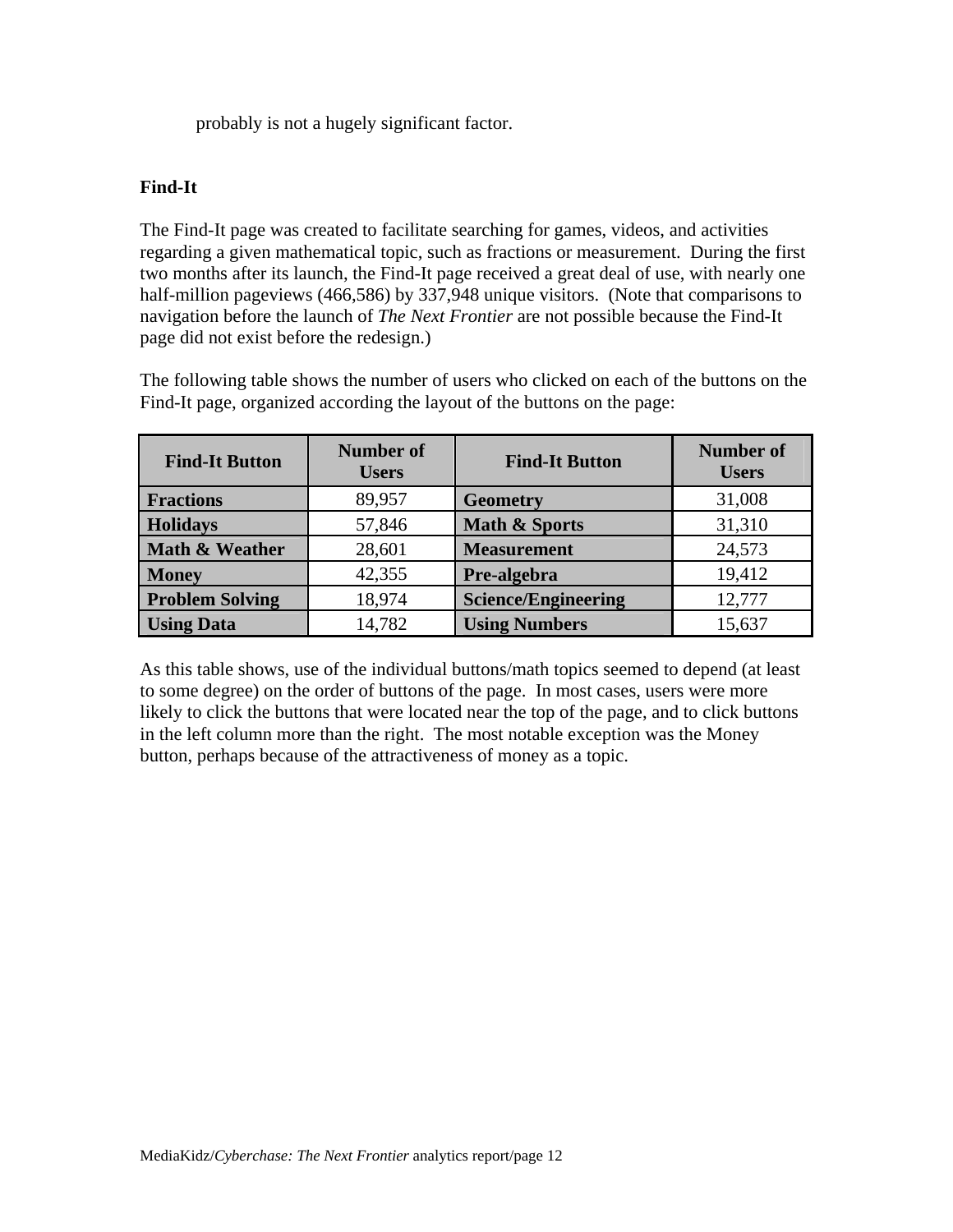#### **CONCLUSION**

Taken together, the data from this analysis indicate that *The Next Frontier* succeeded in achieving its goals of increasing traffic to the *Cyberchase* Web site, providing opportunities for users to search for material addressing a given math topic, and reinforcing learning by encouraging users to engage in multiple activities regarding related math content. During the first two months of *The Next Frontier*, more than 2.5 million users visited the site – far more than had visited the site previously -- including a sizable proportion of new users.

The Find-It page was used more than 400,000 times during these two months, and the Learning Pathways were used more than 75,000 times (including more than 60,000 instances in which users followed one activity by selecting another activity with related math content). Thus, significant numbers of users searched specifically for particular math content (most often fractions), and chose to engage in related activities with the potential to reinforce learning.

As noted at the beginning of this report, Web analytics are limited in the types of information they can provide. The present data cannot tell us about users' age, gender, or ethnicity, nor can they lend insight into what users learned from their experience on the Web site. Further research, in which researchers interact directly with users, would be needed to answer these questions. To that end, however, it is worth noting that the results of past summative studies have shown that use of *Cyberchase* does indeed contribute to significant gains in children's mathematical problem solving (e.g., Fisch, 2003; Fisch et al, 2010; Rockman Et Al, 2002).

Although the data from the present analysis cannot add directly to the accumulated evidence of learning from *Cyberchase*, the large numbers of users who searched for math topics via the Find-It page and/or pursued related math content through Learning Pathways are very encouraging. The results of this analysis suggest that many users were motivated to search for and engage in mathematics content on the site, and *The Next Frontier* provided new opportunities for them to do so. In-person research will be needed to document the outcomes of that enhanced engagement.